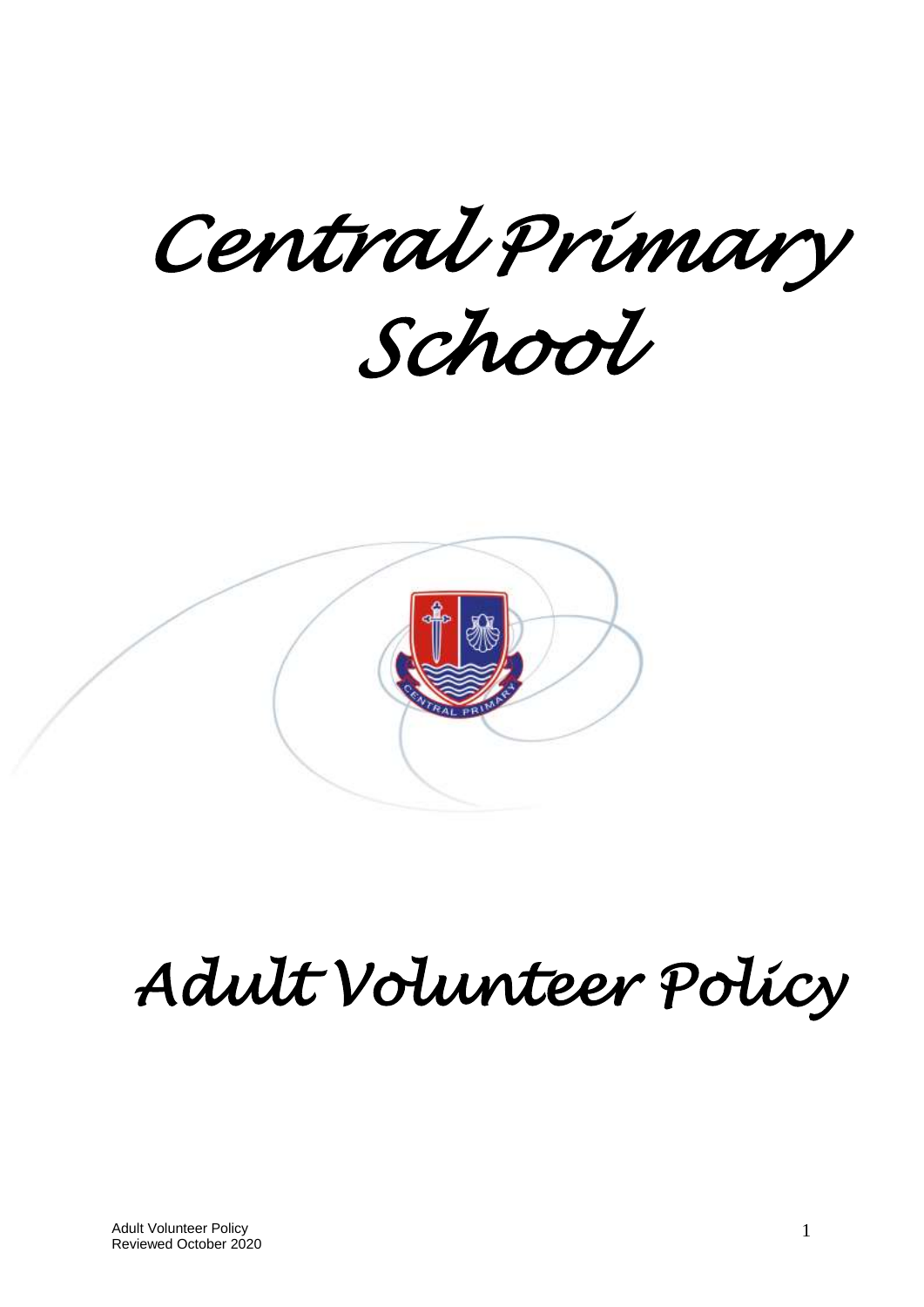## **Introduction**

Due to the COVID-19 pandemic, Central Primary school is currently not accepting any volunteers. The risk assessment will be reviewed regularly with the Governing body.

We want our school to be open and welcoming to all who would like to support the children. As part of this, we seek to encourage parents and other adults to help teachers in a variety of ways. In encouraging this help, we never forget our duty of care in the safeguarding of the children in our school. This document sets out our school's policy, which is to ensure that the children benefit from as much help and support as possible, yet are as protected as possible.

The school has a variety of adults working on the premises at any one time. They can be categorised as follows:

Paid full or part-time staff employed by the school:

- Teachers/ Trainee Teachers;
- Learning Support Assistants (LSAs);
- Early Years Foundation Stage Practitioners (EYFSPs);
- Caretakers;
- Cleaners:
- Mid-Day Supervisors (MSAs);
- Secretaries/ Administrators;

Adult workers employed by another organisation:

- Peripatetic music/ sport/ art teachers;
- Trainee teachers:
- Advisers and inspectors:
- Health visitors:
- Grounds maintenance staff;
- Contract workers (for example an electrician or heating engineer).

Volunteer helpers:

- Parents or other adult helpers working alongside teachers:
- Students on work experience/ placements

This policy sets out the arrangements for volunteer helpers only.

#### **Volunteer helpers**

Volunteer helpers support the school in a number of ways, including:

- supporting individual pupils;
- hearing pupils read;
- helping with classroom organisation;
- helping with the supervision of children on school trips:
- helping with group work;
- helping with art or subjects involving other practical activities.

Volunteer helpers are **not** allowed to do the following activities:

- take responsibility for all or some of the whole class;
- change very young children:
- supervise children changing:
- supervise children engaged in PE or other specialist activities;

Adult Volunteer Policy Reviewed October 2020